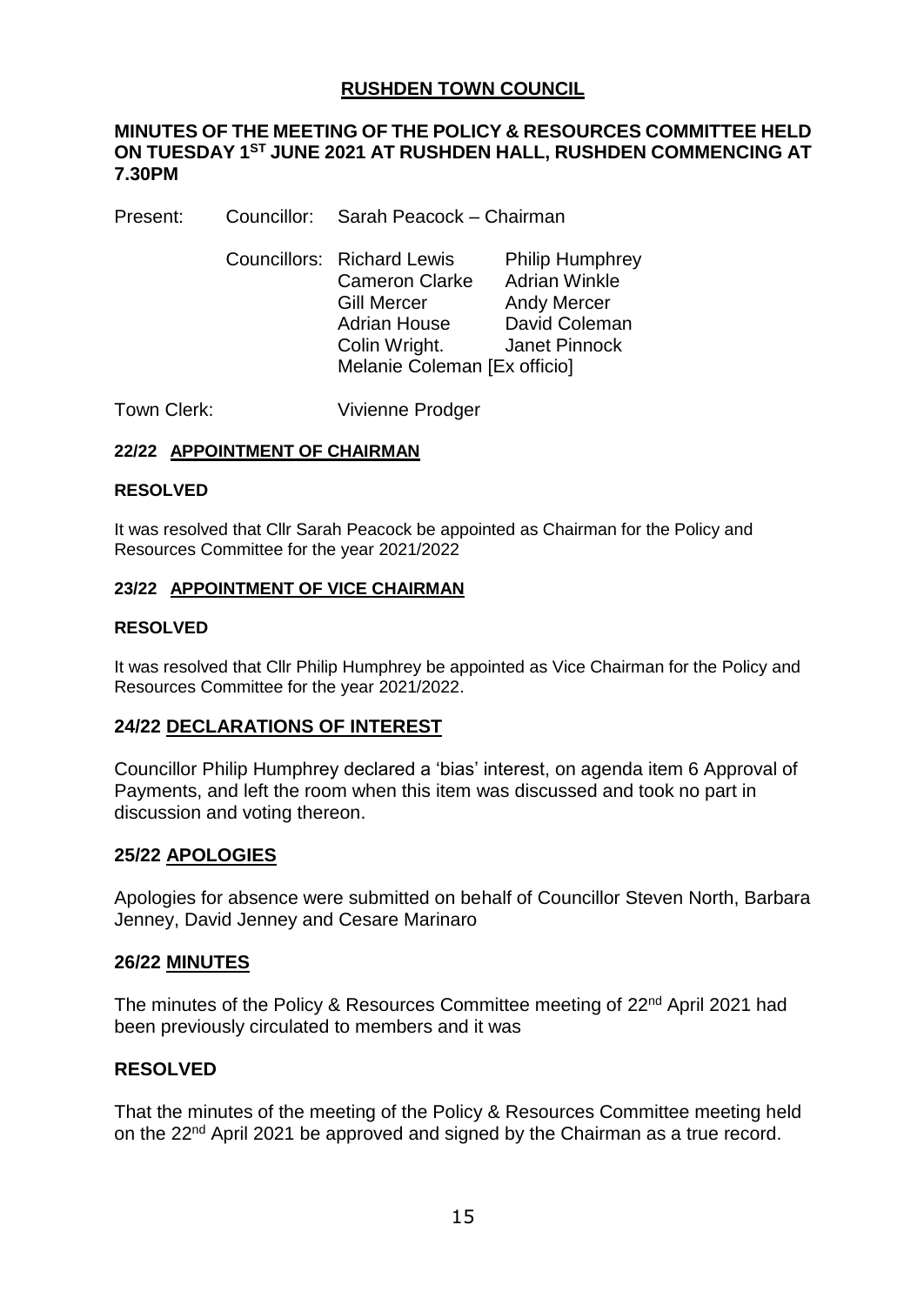# **27/22 APPROVAL OF PAYMENTS**

Members had been circulated with details of payments made since 6<sup>th</sup> April 2021 amounting to £88,278.15

## **RESOLVED**

That payments amounting to £88,278.15 be approved (as attached to these minutes).

## **28/22 COMMUNITY GRANTS**

Members considered the following Community Grant application:

a) East Northants Community Services

## **RESOLVED**

To award a Community Grant of £3,625 to East Northants Community Services.

### **29/22 SHOP FRONT IMPROVEMENT GRANTS**

Members considered the following Shop Front Grant application:

a) The Elegance Lounge

### **RESOLVED**

To award a shop front grant to The Elegance Lounge for £650.00

### **30/22 CODE OF CONDUCT**

Members had been previously circulated with a copy of the North Northamptonshire Code of Conduct for Parishes and Towns.

### **RESOLVED**

To recommend to Council that the current Code of Conduct issued by North Northamptonshire Council for Parishes and Towns be adopted.

### **31/22 POLICIES**

Members had been circulated with the following policies; Safe Guarding, Grant Aid, Risk Management and Press and Media.

These policies were scrutinized by members and subject to amendments discussed it was

# **RESOLVED**